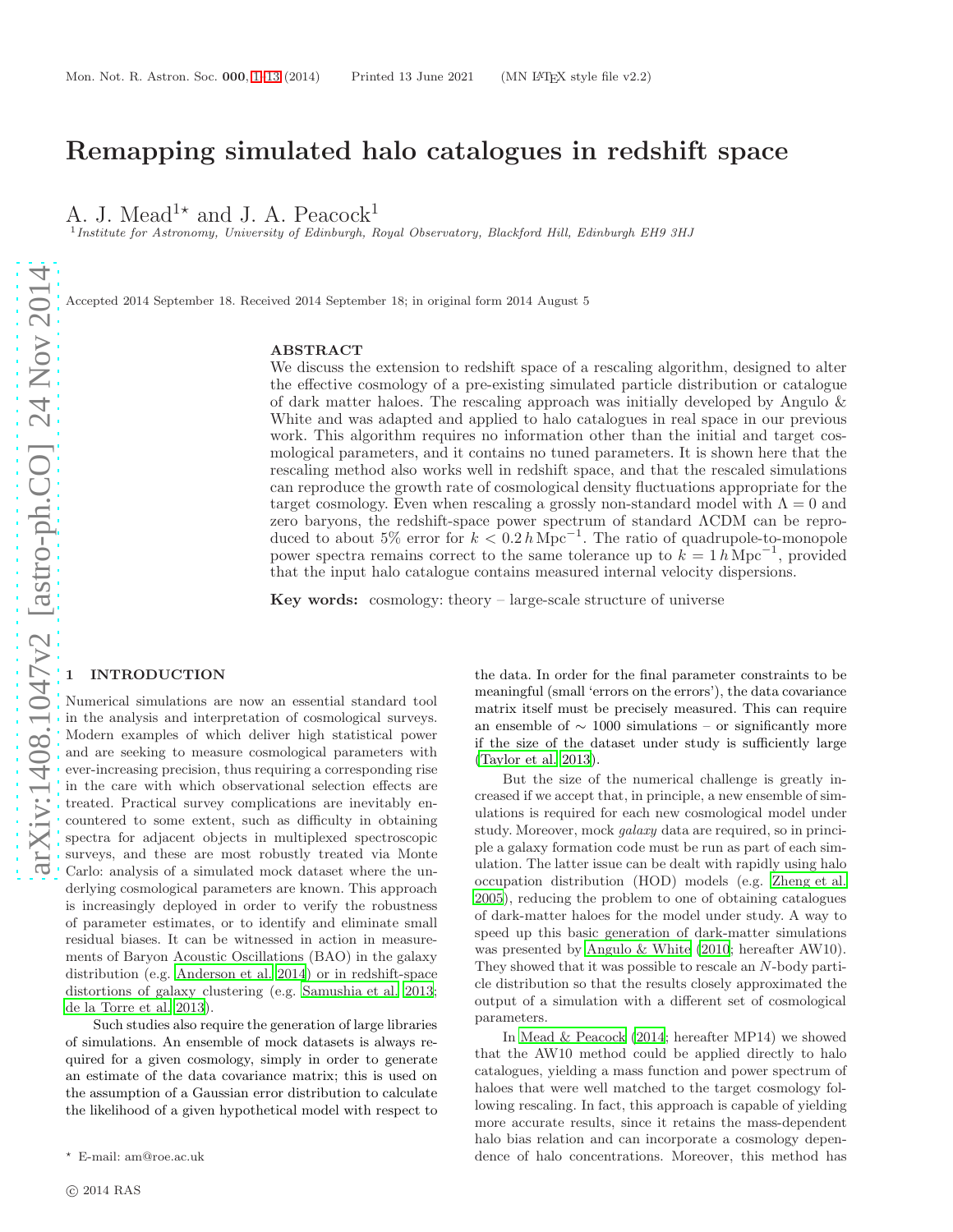a major practical advantage in terms of data compression: halo catalogues take up several orders of magnitude less storage than the raw particle data, and thus it is often the case that only the halo catalogue is made public (or even stored) by major simulation projects such as that of [Rasera et al.](#page-13-5) [\(2010](#page-13-5)).

In MP14 we showed that these methods worked well on haloes in real space; in this paper we extend our approach to redshift space. The algorithm presented here consists of the following steps: (a) Initially the length and time units in the original halo catalogue are rescaled, in order to match the halo mass function, exactly as in the original AW10 algorithm. (b) In MP14 we showed that the particle or halo distribution itself may be used to compute the linear displacement field, from which we modify particle or halo positions and velocities so that they reproduce the correct large-scale clustering in the target cosmology. [Eisenstein et al. \(2007](#page-13-6)) showed how to recreate the displacement fields via the overdensity field, and [Padmanabhan et al. \(2012\)](#page-13-7) used a variant of this approach to improve the sharpness of the BAO feature in BOSS data. (c) Finally, we modify the halo internal physical and velocity structure directly – by 'reconstituting' the density profiles around haloes so that they have the correct sizes and internal structure for the target cosmology. In this way, the rescaled velocity field contains both the linear velocities that contribute coherent redshift-space distortions [\(Kaiser 1987\)](#page-13-8) and the post-linear effects that cause the 'fingers-of-God' (FOG) distortion.

Our paper is set out as follows: In Section [2](#page-1-0) we briefly review the AW10 and MP14 algorithms and explain the extensions required to get good results in redshift space. We discuss the cosmology dependence of the internal physical and velocity structure of haloes. In Section [3](#page-4-0) we describe our simulations and our methods for generating halo catalogues. In Section [4](#page-5-0) we discuss our conventions and method for generating power spectra in redshift space. In Section [5](#page-6-0) we show results for the full redshift-space power spectrum as well as the monopole and quadrupole moments of this. Results are presented for matter, haloes, and particles within haloes, and we show that an accurate recovery of the growth rate may be made from the rescaled distributions. Finally we sum up in Section [6.](#page-10-0)

## <span id="page-1-0"></span>2 METHOD

#### 2.1 Overview of rescaling

We begin with a summary of the main features of the AW10 method and the MP14 extension. Quantities in the target cosmology are denoted with primes while the original quantities are unprimed. The original simulation output at redshift  $z$ , in a box of size  $L$ , is rescaled to a target simulation at redshift  $z'$ , in a box of size  $L' = sL$ . For a given  $z'$ , s and z are chosen so as to minimize the difference in  $\sigma^2(R)$ (the linear-theory variance in density averaged over spheres of comoving radius  $R$ ) between the two cosmologies. The following cost function is convenient:

$$
\delta_{\rm rms}^2(s, z \mid z') = \frac{1}{\ln(R_2'/R_1')} \int_{R_1'}^{R_2'} \frac{dR}{R} \left[1 - \frac{\sigma(R/s, z)}{\sigma'(R, z')}\right]^2 , (1)
$$

with  $R' = sR$ .  $R_1$  and  $R_2$  are chosen so as to relate to the physical scale of the least and most massive haloes in the original simulation via

$$
M = \frac{4}{3}\pi R^3 \bar{\rho} \,,\tag{2}
$$

where  $\bar{\rho}$  is the mean comoving density. This approach is taken because the halo mass function is approximately universal when expressed in terms of the variable  $\nu =$  $\delta_c/\sigma(R)$  where  $\delta_c \simeq 1.686$  (e.g. [Press & Schechter 1974](#page-13-9); [Sheth & Tormen 1999](#page-13-10); [Sheth et al. 2001\)](#page-13-11), and because the statistics of the nonlinear density field are driven by the mass function of haloes. In detail, the mass function displays deviations from universality at up to around the 10% level, so more accurate results might be obtained by directly matching theoretical predictions for a non-universal mass function (e.g. Lukić et al. 2007; [Reed et al. 2007;](#page-13-13) [Tinker et al. 2008](#page-13-14)). We have chosen not to do this because these mass functions are tuned to specific cosmological parameters and we are interested in quite broad shifts in cosmology in this work. Similarly, one might minimize the difference in  $\nu(M)$  =  $\delta_{\rm c}/\sigma(M)$  where  $\delta_{\rm c}$  could be taken to vary with cosmology. For standard models, these variations in  $\delta_c$  are negligible (e.g. [Eke et al. 1996](#page-13-15); [Lacey & Cole 1993](#page-13-16); [Percival 2005\)](#page-13-17), but large variations in  $\delta_c$  are a feature of some modified gravity models (e.g. [Schmidt et al. 2009;](#page-13-18) [Li & Efstathiou 2012](#page-13-19)), owing to screening mechanisms.

In order to conserve mass the scaling in length units simultaneously implies a scaling in mass:

$$
M' = s^3 \frac{\Omega'_{\rm m}}{\Omega_{\rm m}} M \equiv s_{\rm m} M . \tag{3}
$$

Note that we use units of  $h^{-1}$  Mpc for length and  $h^{-1}$  M<sub>☉</sub> for mass and the necessary factors of  $h$  are included in the scalings.

Additionally the dimensionless velocity units of the simulation must be conserved before and after scaling (see AW10; MP14) which implies a scaling in bulk velocities of particles or haloes such that

<span id="page-1-1"></span>
$$
\mathbf{v}' = s \frac{H'(a')f'_g a'}{H(a)f_g a} \mathbf{v} ,
$$
\n(4)

where  $H$  is the Hubble parameter at the epoch in question;  $f<sub>g</sub> \equiv d \ln q / d \ln a$  is the logarithmic growth rate;  $q(a)$  is the linear theory growth function; and a is the scale factor.

Following scaling in  $s$  and  $z$ , the two cosmologies should have similar nonlinear power spectra; but the linear power on large scales will in general not be matched. This difference can be corrected for by using the approximation of [Zel'dovich \(1970;](#page-13-20) hereafter ZA) to perturb the particle or halo positions using the displacement field: the phase of each mode of the large-scale displacement field is preserved, but the amplitude is altered to match the target power spectrum. The displacement field f is defined so as to move particles from their initial Lagrangian positions q to their comoving Eulerian positions x:

$$
\mathbf{x} = \mathbf{q} + \mathbf{f} \tag{5}
$$

At linear order the displacement field is related to the matter over-density  $\delta$  via

$$
\delta = -\nabla \cdot \mathbf{f} \tag{6}
$$

which in Fourier space is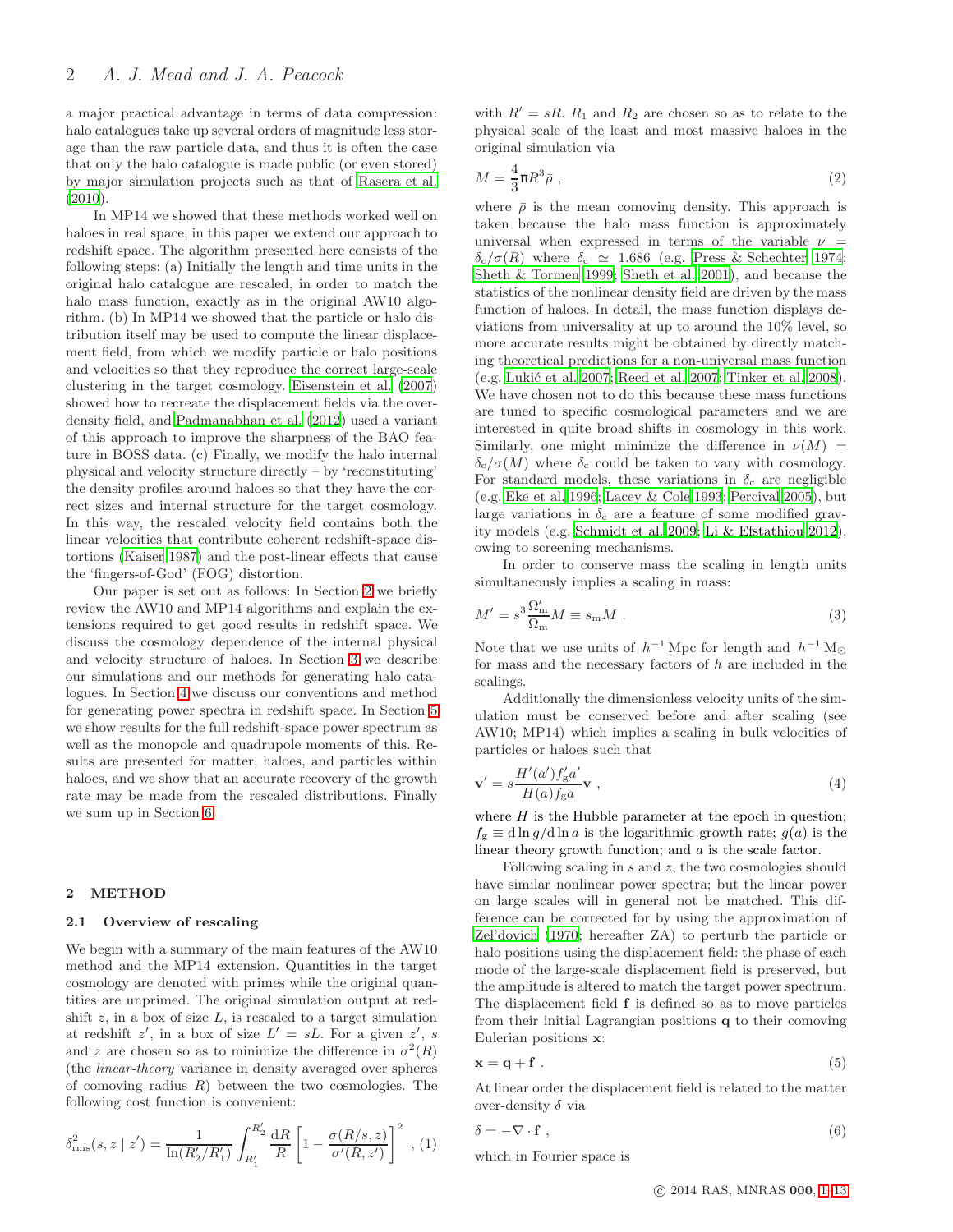<span id="page-2-0"></span>
$$
\mathbf{f}_{\mathbf{k}} = -i\frac{\delta_{\mathbf{k}}}{k^2}\mathbf{k} \tag{7}
$$

If the displacement field in the original simulation is known, then an additional displacement can be specified in Fourier space to reflect the differences in the linear matter power spectra between the two cosmologies:

<span id="page-2-1"></span>
$$
\delta \mathbf{f}_{\mathbf{k}'}' = \left[ \sqrt{\frac{\Delta_{\text{lin}}'^2(k', z')}{\Delta_{\text{lin}}^2(sk', z)}} - 1 \right] \mathbf{f}_{\mathbf{k}'}' \ . \tag{8}
$$

where  $\Delta^2$  is the power spectrum in the form of fractional variance in density per  $\ln k$ , and  $f'$  is the linear displacement field after the input simulation has been scaled.

The particle or halo positions in the original simulation can be used to estimate the overdensity field via equation [\(7\)](#page-2-0). To derive the overdensity of matter from the halo overdensity field,  $\delta_{\rm H}$ , must be debiased, respecting the relation

$$
\delta_{\rm H} = b(M)\delta \; ; \tag{9}
$$

in practice, we use the bias relations of [Sheth & Tormen](#page-13-10) [\(1999](#page-13-10)). We then define a number-weighted effective bias for all haloes:

$$
b_{\text{eff}} = \frac{\int_{\nu_{\text{min}}}^{\nu_{\text{max}}} \mathrm{d}\nu \, b(\nu) f(\nu) / m(\nu)}{\int_{\nu_{\text{min}}}^{\nu_{\text{max}}} \mathrm{d}\nu \, f(\nu) / m(\nu)},\tag{10}
$$

where  $f(\nu) d\nu$  is the fraction of the total density contributed by haloes in the range  $d\nu$ . For very low-mass haloes  $b(M)$  < 1 and the method could in principle yield an unphysical negative mass density. In practice, this method is of interest for large-volume simulations where haloes of extremely low mass are not resolved, and we always find  $b_{\text{eff}} > 1$ . Negative densities can always be avoided either by using something more sophisticated than a linear biasing relation, or by using haloes only above a certain mass to recreate the overdensity field.

Equation [\(7\)](#page-2-0) is only valid for the linear components of both fields, so in practice the reconstructed  $\delta$  must be smoothed with a window of width the nonlinear scale  $R_{nl}$ to remove the nonlinear components. To do this we use a Gaussian filter

$$
F(k) = e^{-k^2 R_{\rm nl}^2 / 2} \tag{11}
$$

where  $\sigma(R_{\rm nl}, z) = 1$ . Then equation [\(7\)](#page-2-0) can be used to estimate the linear displacement field in Fourier space and particles can be displaced differentially in order to account for the differing linear power spectra:

$$
\mathbf{x}'' = \mathbf{x}' + \delta \mathbf{f}' \tag{12}
$$

where the double dash indicates positions after this displacement has been applied. As noted in MP14, haloes are biased tracers of the density field and their effective displacement fields must therefore also be biased. Thus  $f_H = b(M)f$  for each halo. In MP14, good results for the rescaled halo power spectrum were in general *not* obtained unless a biased displacement field was used.

The ZA also allows residual differences in linear velocities to be corrected on a mode-by-mode basis. In the ZA the peculiar velocity field ( $\mathbf{v} \equiv a\dot{\mathbf{x}}$ ) is related to the displacement field by  $\mathbf{v} = aHf_{\rm g}\mathbf{f}$  and additional differential changes to the peculiar velocities of particles or haloes are then given by

<span id="page-2-2"></span>
$$
\delta \mathbf{v}_{\mathbf{k}'}' = a'H'f'_{\rm g} \left[ \sqrt{\frac{\Delta_{\rm lin}'^2(k',z')}{\Delta_{\rm lin}^2(sk',z)}} - 1 \right] \mathbf{f}_{\mathbf{k}'}' \ . \tag{13}
$$

Note that, in contrast to the displacement field case, the halo velocities are unbiased: the equivalence principle requires haloes of all masses in a given region to share a common large-scale velocity. The final velocities after the displacement field step are then

$$
\mathbf{v}'' = \mathbf{v}' + \delta \mathbf{v}' \tag{14}
$$

At this stage the linear power and mass function should be very close to the desired target. According to the halo model (e.g. [Peacock & Smith 2000](#page-13-21); [Seljak 2000](#page-13-22); [Cooray & Sheth 2002](#page-12-2)), matching the mass function should also yield the correct quasi-linear clustering. Note that the rescaling method naturally includes effects such as halo exclusion [\(Smith, Desjacques, & Marian 2011\)](#page-13-23) because it is based on rescaling an exact N-body calculation. However, the highly nonlinear part of the power spectrum is influenced by the internal structure of haloes, and this will also change if the cosmology is altered (e.g. [Navarro et al. 1997](#page-13-24); [Bullock et al. 2001](#page-12-3); [Dooley et al. 2014](#page-13-25)). Such effects will alter the mass distribution defined by the haloes, and will also be important in producing mock galaxy catalogues using HOD methods. Here, a given halo is typically assigned a central galaxy and a number of satellite galaxies that are taken to trace the density profile. It is therefore necessary to consider how the internal structure of haloes should be rescaled. Note that such an adjustment is not part of the original AW10 method, which is a further advantage of the current approach.

AW10 was first applied directly to galaxy catalogues by [Ruiz et al. \(2011](#page-13-26)). Differences in galaxy formation between cosmological models have been studied using this method by [Guo et al. \(2013](#page-13-27)) and the cosmological constraints one can derive from differences in galaxy clustering are discussed by [Simha & Cole \(2013](#page-13-28)) (who used sub-halo abundance matching to populate rescaled catalogues with galaxies). In all cases only small scales were investigated and the large-scale ZA correction was not applied to the halo distribution. MP14 was the first work to successfully apply the ZA correction when working directly with a halo catalogue.

## 2.2 Rescaling halo properties

# 2.2.1 Halo catalogues

Beyond positions, velocities and masses of haloes, there are a number of other properties that may plausibly be stored in a halo catalogue (see Table [1\)](#page-4-1). Halo radial density profiles have been shown to be accurately approximated on average by the 'NFW' profile of [Navarro, Frenk, & White \(1997](#page-13-24)):

<span id="page-2-3"></span>
$$
\rho(r) = \frac{\rho_{\rm N}}{(r/r_{\rm s})(1+r/r_{\rm s})^2} \,, \tag{15}
$$

where  $r_s$  is a scale radius and  $\rho_N$  is a normalization to obtain the correct halo mass. Although subsequent work [\(Moore et al. 1999](#page-13-29); [Merritt et al. 2005](#page-13-30); [Merritt et al. 2006](#page-13-31)) showed this form to be imperfect at small  $r$ , it will suffice for our present purpose: mock galaxies are either central at  $r = 0$  exactly, or satellites that tend to be found around  $r_s$ , where the NFW approximation is good. The density profile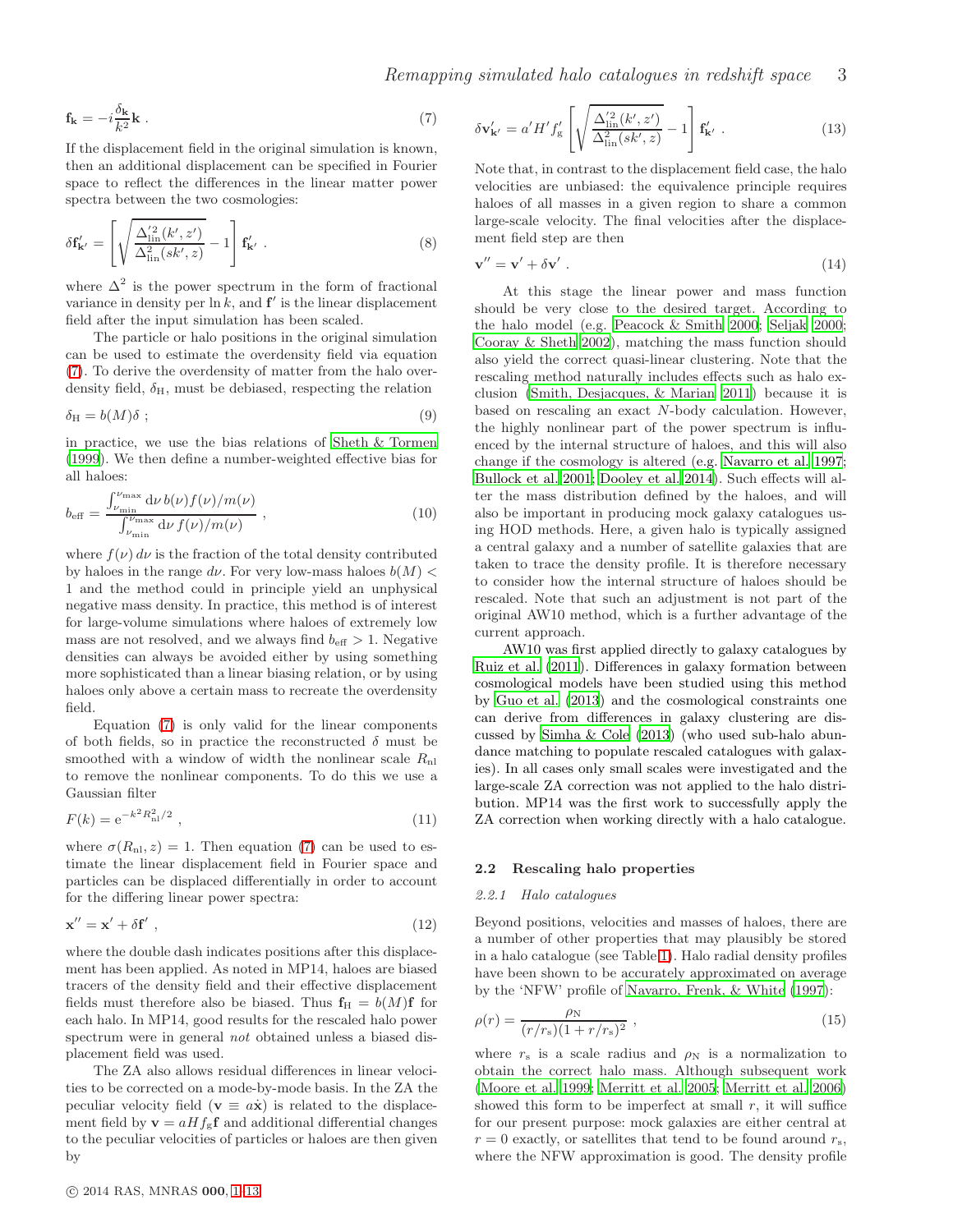is truncated at the virial radius  $r_{v}$ , which will depend on the exact definition of a halo; this can be measured directly or inferred from the halo mass:

<span id="page-3-2"></span>
$$
r_{\rm v} = \left(\frac{3M}{4\pi\Delta_{\rm v}\bar{\rho}}\right)^{1/3},\tag{16}
$$

where  $\Delta_{\rm v}$  is the average density of a halo with respect to the background matter density. We adopt the common value of 178, justified by the near-universality of the halo mass function when defining haloes via the friends-of-friends algorithm with a cosmology-independent linking length.

The density profile is therefore fully specified via a value for  $r_s$  or alternatively for the halo concentration  $c = r_v/r_s$ . There are many suggested relations for determining the concentration as a function of cosmological parameters (e.g. [Navarro et al. 1997;](#page-13-24) [Eke et al. 2001](#page-13-32); [Bullock et al. 2001;](#page-12-3) [Neto et al. 2007](#page-13-33)). We adopt the relations of [Bullock et al.](#page-12-3) [\(2001](#page-12-3)) because they are couched in term of physical quantities such as halo formation time, rather than being empirical fitting functions that apply only to a limited range of models.

Apart from virial radii and concentration, additional quantities that may be stored with a halo catalogue are the halo velocity dispersion,  $\sigma_v$ , and the eigenvalues,  $\lambda^2$ , and eigenvectors, w, of the moment of inertia tensor, which gives a measure of halo asphericity:

$$
I_{ij} = \sum_{k=1}^{N} (x_{k,i} - \bar{x}_i)(x_{k,j} - \bar{x}_j) \tag{17}
$$

Here  $\mathbf{x}_k$  is position of the  $k^{\text{th}}$  halo particle with halo centreof-mass (CM) position  $\bar{\mathbf{x}}, k \in \{1, ..., N\}$  and there are N particles in each halo and  $i, j \in \{1, 2, 3\}$  and label coordinates. Diagonalizing this tensor provides the axial ratios of the halo (via the eigenvalues) and the orientation of the halo (via the eigenvectors). In practice, we use a minimum size of  $N = 100$  particles for this estimation.

We now discuss how each of these may be scaled: Measured concentrations may be scaled by a ratio of theoretical predictions taken from a relation such as [Bullock et al.](#page-12-3) [\(2001](#page-12-3)); this corrects the mean relation, and implicitly assumes that the fractional scatter in concentrations of individual haloes has no strong cosmology dependence. Virial radii will be scaled by a factor of s because the virial overdensity criterion is independent of cosmology. For the NFW profile, and assuming isotropic orbits, the halo velocity dispersion is

<span id="page-3-0"></span>
$$
\sigma_v^2 = \frac{GM}{3r_v} \frac{c[1 - 1/(1 + c)^2 - 2\ln(1 + c)/(1 + c)]}{2[\ln(1 + c) - c/(1 + c)]^2}, \qquad (18)
$$

which would give the scaling a mild concentration dependence. We chose not to use this more complicated formula for this initial investigation, adopting the simple approximation of

<span id="page-3-1"></span>
$$
\sigma_v^2 \simeq \frac{GM}{3r_v} \,, \tag{19}
$$

from which a scaling factor for  $\sigma_v$  of  $s\sqrt{\Omega'_m/\Omega_m}$  follows. The difference in  $\sigma_v$  between equations [\(18\)](#page-3-0) and [\(19\)](#page-3-1) is only  $\simeq$  10% for concentrations of interest in this work ( $c$  < 10). We do not attempt to solve the Jeans equation for the velocity dispersion as a function of radius (which would be possible given assumptions about orbital anisotropy). The limitations of halo scaling in redshift space that we uncover below would not be removed by such complications. The scalings we use in practice are summarized in Table [1.](#page-4-1)

## 2.2.2 Reconstitution of haloes

Given a hypothesis for the the density profile of a given halo, one may undertake *reconstitution* of the halo, either to recreate the dark-matter particles of which the halo is composed, or to populate it with mock galaxies. In the former case, one can use the NFW profile to place particles at random in order to sample the density (ignoring subhaloes). The boundary of a halo can either be taken to be given by  $r_{\rm v}$  according to equation [\(16\)](#page-3-2) with a concentration given by a relation such as [Bullock et al. \(2001\)](#page-12-3) or these can be taken from rescaled stored values. Haloes can then be assigned a velocity dispersion via either equation [\(18\)](#page-3-0) or [\(19\)](#page-3-1). The simplest approach is then to take the velocity components to be Gaussian distributed (see [Kazantzidis et al.](#page-13-34) [2004](#page-13-34); [Wojtak et al. 2005](#page-13-35) for limitations); we examined the approximation of Gaussian internal halo velocities in testing and found it to be accurate for our particular definition of haloes in our simulations (see section [3\)](#page-4-0).

If desired, aspherical reconstitution can be achieved by distorting the halo particle distribution once it has been generated by the spherical halo reconstitution process described above. If the square roots of the eigenvalues are  $\lambda_1$ ,  $\lambda_2$  and  $\lambda_3$  then each coordinate of the particles in the reconstituted halo in the CM frame, y, is modified according to

$$
y_i \to 3\lambda_i y_i/(\lambda_1 + \lambda_2 + \lambda_3) , \qquad (20)
$$

where  $i \in \{1, 2, 3\}$ . We also considered the prescription  $y_i \rightarrow$  $\lambda_i y_i/(\lambda_1 \lambda_2 \lambda_3)^{1/3}$  etc. but found this to work less well in recovering the shapes of aspherical haloes. The relative to CM position vector of each halo particle is then rotated by the inverse matrix of eigenvectors in order to orient the halo correctly.

## <span id="page-3-3"></span>2.2.3 Restructuring halo particles

Given access to the full particle distribution, two options are available to match the haloes in the target cosmology; one could either remove haloes from the rescaled particle distribution entirely, replacing them with reconstituted haloes in the manner described above – a method we call 'regurgitation'. Alternatively the haloes can be identified in the scaled distribution and reshaped to account for the different cosmology – a method we call 'restructuring'. Again we point out that it would be difficult to implement the biased displacement field for haloes if working from a particle distribution, and so the  $b(M)$  relation will not be correctly reproduced in this case.

To restructure haloes in a rescaled particle distribution one can proceed as follows: The amount of mass enclosed by an NFW profile at a radius  $r$  is given by

$$
M_{\rm enc}(r) = M \frac{\mu(r/r_{\rm s})}{\mu(c)} \equiv f(r)M \;, \tag{21}
$$

where

$$
\mu(x) = \ln(1+x) - \frac{x}{1+x} \,. \tag{22}
$$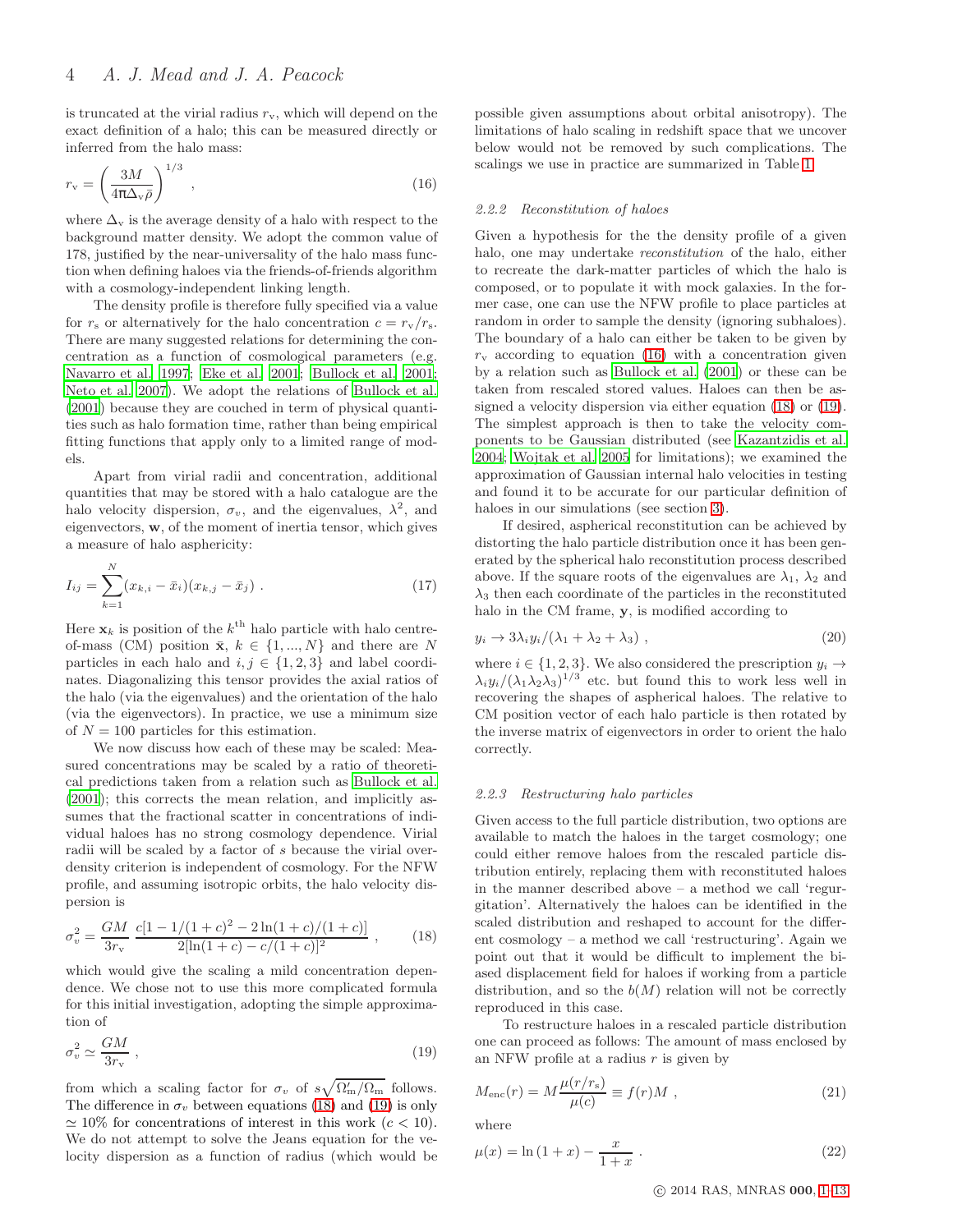<span id="page-4-1"></span>

| quantity                               | symbol           | scaling                                      | comments                                                        |  |  |  |
|----------------------------------------|------------------|----------------------------------------------|-----------------------------------------------------------------|--|--|--|
| <b>Positions</b>                       | x                | $\boldsymbol{s}$                             | Additionally use equation (8) for linear displacements          |  |  |  |
| Velocities                             | v                | $s H' f'_{\rm g} a'/H f_{\rm g} a$           | Additionally use equation (13) for linear velocities            |  |  |  |
| Particle or halo mass                  | М                | $s^3 \Omega_{\rm m}^{\prime}/\Omega_{\rm m}$ |                                                                 |  |  |  |
| Virial radius                          | $r_{\rm v}$      | $\boldsymbol{s}$                             | Although this depends on how $c$ is defined                     |  |  |  |
| Halo concentration                     | с                | $c'_{\text{th}}/c_{\text{th}}$               | $c_{\text{th}}$ (theoretical) computed from any $c(M)$ relation |  |  |  |
| Halo velocity dispersion               | $\sigma_{\rm v}$ | $s\sqrt{\Omega'_{\rm m}/\Omega_{\rm m}}$     | Alternatively use equation $(18)$ with c dependence             |  |  |  |
| Inertia tensor eigenvalues             | $\lambda^2$      |                                              |                                                                 |  |  |  |
| Normalized inertia tensor eigenvectors | W                |                                              | No scaling because they are normalized                          |  |  |  |

Table 1. Scalings for various quantities that may be contained in a halo catalogue.

Haloes can be reshaped by the ratio of mass enclosed at a radius r from the halo centre in each case. A scaled particle originally at  $r'$  should be moved to  $r''$ , given by

$$
r'' = f''^{-1}[f'(r')] \tag{23}
$$

where  $f^{-1}$  indicates the inverse function.  $f''$  will be the value of  $f$  in the target cosmology whereas  $f'$  will be the value in the original cosmology after it has been scaled. Particle positions relative to the CM can then be reassigned via

<span id="page-4-2"></span>
$$
\mathbf{y}'' = \frac{r''}{r'} \mathbf{y}' \tag{24}
$$

so that they end up with the correct interior distribution for haloes in the new cosmology, but allowing the haloes to maintain any asphericity they may have had. This also means that the haloes retain any dispersion in structure and environmental dependence that they may have had in the original simulation. This requires the input of a  $c(M)$  relation, and as before we adopt the relations of [Bullock et al.](#page-12-3) [\(2001](#page-12-3)). For 'real' haloes it is possible for particles to be outside the official virial radius (calculated from equation [16\)](#page-3-2) for haloes defined with a friends-of-friends (FOF) algorithm, which is used in this work. Using equation  $(24)$  is still possible in this case but  $f > 1$  for these particles.

Halo particle velocities, u, relative to the CM velocity, can be reassigned via

$$
\mathbf{u}'' = \frac{\sigma_v''}{\sigma_v'} \mathbf{u}' \,, \tag{25}
$$

with  $\sigma_v$  taken from either equation [\(19\)](#page-3-1) or [\(18\)](#page-3-0). This should make the halo velocity dispersion appropriate for the new cosmology whilst maintaining the dispersion and environmental dependence in the dispersion relation for haloes of a given mass.

## <span id="page-4-0"></span>3 SIMULATIONS

We now show the operation of halo rescaling in redshift space, using the same matched set of simulations, with corresponding halo catalogues, as in MP14. The simulation parameters are given in Table [2.](#page-5-1) The target ΛCDM simulation is a WMAP1-style cosmology [\(Spergel et al. 2003\)](#page-13-36) run with the same transfer function as that of the Millennium Simulation [\(Springel et al. 2005](#page-13-37)) which was generated using CMBFAST [\(Seljak & Zaldarriaga 1996](#page-13-38)). The input simulation  $\tau$ CDM is a flat matter-only simulation run with a DEFW transfer function [\(Davis et al. 1985](#page-12-4)) tuned to have a similar spectral shape to that of the Millennium Simulation. The historical popularity of  $\tau$ CDM models is explained in MP14.

We take this extreme approach (no  $\Lambda$  or baryons) in order to see how well rescaling can work over any range of models of conceivable interest. For smaller variations in cosmological parameters, we may expect that the results will be correspondingly more accurate. Additionally; any practical application of this method would scale to a variety of cosmological models from a single parent simulation of high  $\sigma_8$ , such that it explored a large range of fluctuation amplitudes. In this case scalings to standard models are likely to come from the  $\Omega_m \simeq 1$  regime of the parent simulation anyway, even if it is ΛCDM.

Initial conditions were generated at  $z_i = 199$ , using a glass initial load of  $512<sup>3</sup>$  particles, created using the N-GenIC code. The simulations were run using the cosmological Nbody code Gadget-2 of [Springel \(2005](#page-13-39)). As in MP14, we used the same phases for the Fourier modes in the target and original simulations, so that the approximate and exact target halo fields can be compared visually, and not purely at the level of power spectra. This also allows us to analyse the results of the rescaling without the added complication of cosmic variance.

Initially, we ran the original simulation to  $z = 0$  in a box of size  $L$ ; but having computed the best scaling parameters  $(s, z)$  to match the target simulation, we then re-ran the original simulation to generate an output at exactly redshift z. In practice one would need to interpolate particle positions between simulation outputs near to redshift  $z$  if one was interested in particles, or constrain the scaling redshift to be one of a set of  $z$  (close to the best fit) for which one already had an output. This would be necessary in the case of halo catalogues because halo mergers mean that it is not straightforward to interpolate haloes between catalogues at different epochs. We also ran a simulation of the target cosmology to  $z' = 0$  in a box of size  $L' = sL$ , using the same mode phases and amplitudes for the displacement fields so that structures in the target and scaled simulations could be compared directly without the added complication of cosmic variance.

Halo catalogues were generated with the public FoF code www-hpcc.astro.washington.edu/tools/fof.html, using a linking length of  $b = 0.2$  times the mean interparticle separation. No attempt was made to reject unbound particles.

For our simulations the best-fit scaling parameters are summarised in Table [3.](#page-5-2) The match to the mass function produced by this scaling was shown in MP14 and is good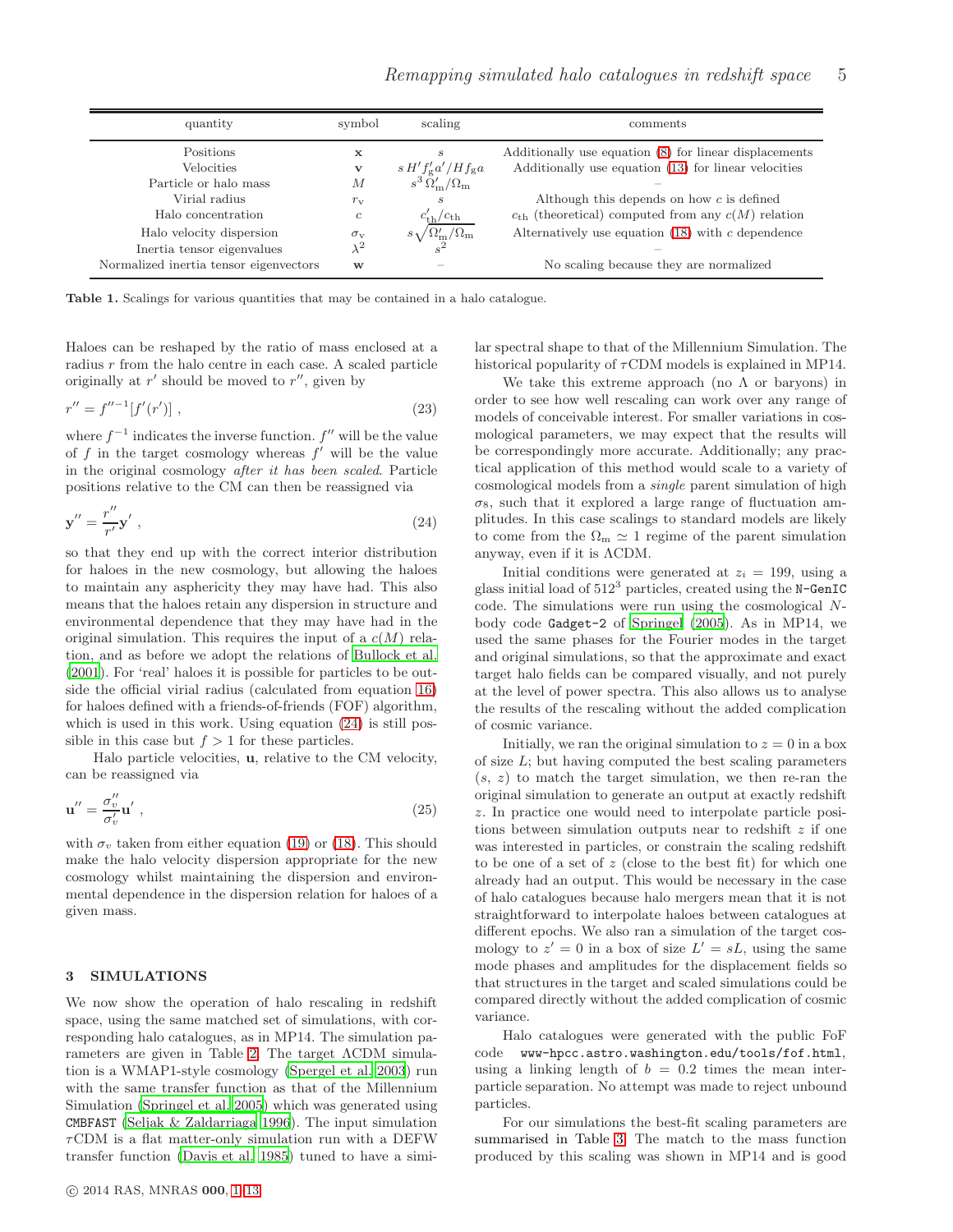| Simulation                  |                                                           | $\Omega_{\rm m}$ | $\Omega_{\Lambda}$                       | $\Omega_{\rm h}$  | h   | $\sigma$ <sup>8</sup> | $n_{\rm s}$ |                                  |
|-----------------------------|-----------------------------------------------------------|------------------|------------------------------------------|-------------------|-----|-----------------------|-------------|----------------------------------|
| $\Lambda$ CDM<br>$\tau$ CDM | $780 h^{-1}$ Mpc 0.25 0.75 0.045 0.73<br>$500 h^{-1}$ Mpc |                  | $\begin{array}{ccc} & & 0 & \end{array}$ | $\sim$ 100 $\sim$ | 0.5 | 0.9<br>0.8            |             | $\overline{\phantom{m}}$<br>0.21 |

<span id="page-5-1"></span>Table 2. Cosmological parameters for our simulations. As a target we use a ΛCDM model with a WMAP1 type cosmology and as an input model we simulate a CDM-only model with a DEFW [\(Davis et](#page-12-4) al. [1985](#page-12-4)) spectrum having a similar spectral shape  $(\Gamma = 0.21)$ to that of the ΛCDM model but lacking a BAO feature. Each simulation was run with  $N^3 = 512^3$  particles, gravitational forces were softened at 20 h<sup>-1</sup> kpc and initial conditions generated using N-GenIC on an initial glass load at a starting redshift  $z_i = 199$ .

<span id="page-5-2"></span>

| Original Target $z \, z' \, s$ |  |  | M 1 | M2                                                                                                                                                      | $s_{\rm m}$ | $b_{\text{eff}}$ |
|--------------------------------|--|--|-----|---------------------------------------------------------------------------------------------------------------------------------------------------------|-------------|------------------|
|                                |  |  |     | $\tau$ CDM $\Lambda$ CDM 0.22 0 1.56 $2.58 \times 10^{13} h^{-1} M_{\odot}$ $7.19 \times 10^{15} h^{-1} M_{\odot}$ 0.95 0.15 $h$ Mpc <sup>-1</sup> 1.57 |             |                  |

Table 3. Best fit scaling parameters s and z' for scaling between our original  $\tau$ CDM model and our target ΛCDM model together with the mass range of haloes in the original simulation  $(M_1 \rightarrow M_2)$  and the non-linear wave number in the target cosmology  $k_{\text{nl}}$ .

only to the 10% level across all masses, despite  $\sigma(R)$  being matched to within 1% across all scales relevant to these haloes (Fig. 1 of MP14). A similar level of disagreement in the measured mass function was found in AW10 (their Fig. 7) in converting between WMAP1 and WMAP3 cosmologies and plausibly reflects non-universality of the mass function.

## <span id="page-5-0"></span>4 POWER SPECTRA

#### 4.1 Estimation

In order to measure power spectra in redshift space, the particles are moved to their redshift-space positions. We use the distant-observer approximation, and move particles to redshift space positions s, via

$$
\mathbf{s} = \mathbf{x} + \frac{\mathbf{v} \cdot \hat{\mathbf{x}}_i}{aH(a)} \hat{\mathbf{x}}_i
$$
 (26)

where  $x_i$  is arbitrarily chosen as one of the three coordinates and  $\bf{v}$  is the peculiar velocity. The density field is then created using nearest grid point (NGP) binning of the particles onto an  $m<sup>3</sup>$  mesh; the effect of this in Fourier space is allowed for by dividing by the normalized transform of a cubic cell,

$$
J(\mathbf{k}) = \text{sinc}(\theta_x)\,\text{sinc}(\theta_y)\,\text{sinc}(\theta_z) \tag{27}
$$

where  $\theta_i = k_i L/2m$ .

We compute the 2D anisotropic power spectrum of both haloes and particles by binning linearly in  $\mu = \cos \theta$ , where  $\theta$  is the angle of the wavevector to the chosen line of sight  $(LOS)$ , and logarithmically in k, between the box scale mode and the Nyquist mode. We use the dimensionless redshiftspace power spectrum,  $\Delta^2(k,\mu)$ , defined as the contribution to the redshift space variance per logarithmic interval in  $k$ and linear interval in  $\mu$ 

$$
\sigma_s^2 = \int_{-1}^1 \mathrm{d}\mu \int_0^\infty \mathrm{d}\ln k \, \Delta_s^2(k,\mu) \,. \tag{28}
$$

Once  $\Delta^2(k,\mu)$  has been computed from the particle or halo distribution we additionally compute the monopole  $(\ell = 0)$ and quadrupole  $(\ell = 2)$  moments of the full 2D distribution (e.g. [Cole et al. 1994](#page-12-5)). These are given by

<span id="page-5-3"></span>
$$
\Delta_{\ell}^{2}(k) = \frac{2\ell+1}{2} \int_{-1}^{1} P_{\ell}(\mu) \,\Delta_{\rm s}^{2}(k,\mu) \,\mathrm{d}\mu \;, \tag{29}
$$

where  $P_{\ell}(\mu)$  are the Legendre polynomials;  $P_0(\mu) = 1$  and  $P_2(\mu) = (3\mu^2 - 1)/2$ . All odd moments vanish due to the symmetry  $\Delta_s^2(k,\mu) = \Delta_s^2(k,-\mu)$ . Almost all the redshiftspace signal resides in the quadrupole, and we will concentrate on this. In order to compute the multipoles of  $\Delta_s^2(k,\mu)$ we fit a model 'monopole + quadrupole' to  $\Delta_s^2(k,\mu)$ . This is necessary because this function is sampled sparsely at low k due to the finite periodic geometry of the simulation box, so that equation [\(29\)](#page-5-3) is not well approximated by a discrete sum. Due to the orthogonality of the multipoles it is not necessary to fit a model with all (infinite) Legendre polynomials included. We always plot  $\Delta_2^2(k)/k^{1.5}$  linearly in this work because at low  $k$  (box modes) the quadrupole is very noisy and can be negative, despite the Kaiser expectation.

In making estimates of power spectra from a distribution of discrete objects, it is normal to subtract shot noise:

$$
\Delta^2(k) \to \Delta^2(k) - 4\pi \left(\frac{k}{2\pi}\right)^3 \frac{L^3}{N^3} , \qquad (30)
$$

where  $N^3$  is the total number of objects under study. This correction is only important at small scales, and the shot noise correction has been shown to be accurate even for wellevolved glass initial conditions [\(Smith et al. 2003](#page-13-40)). However, we should note that this correction is inappropriate if we are purely concerned with haloes, rather than the larger number of galaxies or mass particles reconstituted from them. The shot-noise correction attempts to remove a small-scale randomness, but the locations of the haloes have a physical significance: they are the density field. In the halo model, the small-scale nonlinear correlations are of the form of shot noise owing to the finite numbers of haloes, softened via convolution with the halo profile. The halo-only plots in MP14 were in error in this respect, since shot noise was subtracted. But in practice the effect was small and in any case does not affect the differential comparison of models where the mass functions have been adjusted to be identical.

## 4.2 Models

[Kaiser \(1987\)](#page-13-8) showed that the linear theory result for the redshift space galaxy power spectrum,  $\Delta_{\rm s,g}^2$ , is given by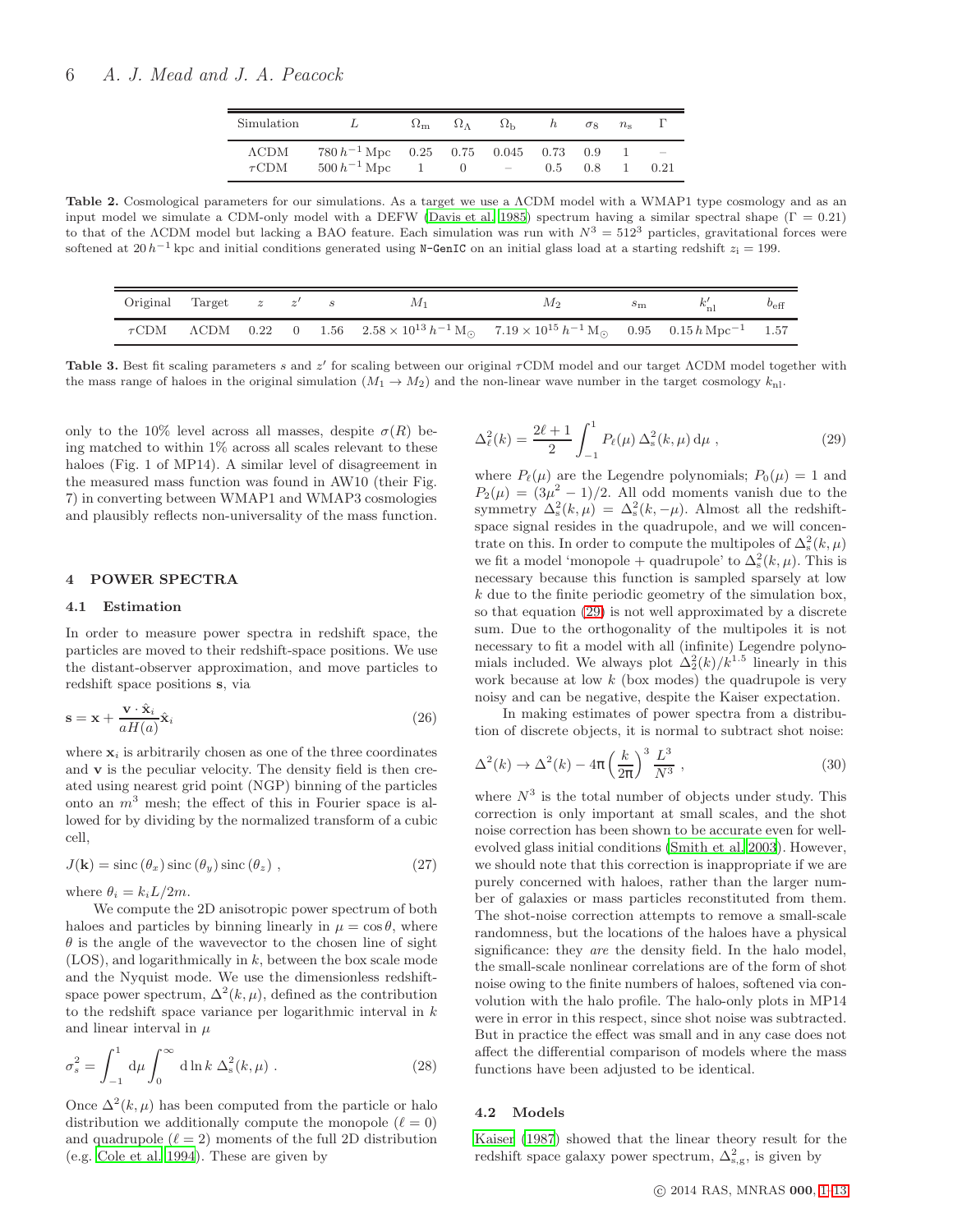<span id="page-6-2"></span>

Figure 1. The redshift-space power spectrum of the full mass distribution as a function of k and  $\mu$  for the rescaled simulation (left), where the AW10 method has been applied, and in addition we have restructured the internal physical and velocity structure of haloes found in the rescaled particle distribution (Section [2.2.3\)](#page-3-3). This is compared to the spectrum measured in the target simulation (right). Differences in the spectra are difficult to identify visually and residuals are therefore shown in Fig. [2.](#page-7-0)

<span id="page-6-1"></span>
$$
\Delta_{\rm s,g}^2(k,\mu) = (b + f_g \mu^2)^2 \Delta_m^2(k) = (1 + \beta \mu^2)^2 \Delta_g^2(k) , \quad (31)
$$

where  $\Delta_m^2(k)$  and  $\Delta_g^2(k)$  the real space matter and galaxy power spectra and  $\beta = f_{g}/b$ . The growth rate features in this equation because the linear velocity field depends on the growth rate in the ZA (equation [4\)](#page-1-1); this gives a universal apparent displacement to all tracers, even though their effective real-space displacements are biased in general. Expanding  $\Delta_{s,g}^2(k,\mu)$  in terms of Legendre polynomials [\(Cole et al.](#page-12-5) [1994](#page-12-5)), the monopole and quadrupole are given by

$$
\Delta_0^2(k) = \left(1 + \frac{2}{3}\beta + \frac{1}{5}\beta^2\right)\Delta^2(k) ,
$$
  

$$
\Delta_2^2(k) = \left(\frac{4}{3}\beta + \frac{4}{7}\beta^2\right)\Delta^2(k) ,
$$
 (32)

and their ratio is a single function of  $\beta$ :

<span id="page-6-3"></span>
$$
G(k) \equiv \frac{\Delta_2^2(k)}{\Delta_0^2(k)} \simeq \frac{1 + \frac{2}{3}\beta + \frac{1}{5}\beta^2}{\frac{4}{3}\beta + \frac{4}{7}\beta^2} \,. \tag{33}
$$

It is infeasible to predict b with sufficient precision to convert this to the desired growth rate, but the apparent amplitude of real-space clustering can be inferred accurately, so the pure dark-matter combination  $f_q \sigma_8$  can be measured.

Equation [\(31\)](#page-6-1) is only valid on linear scales and breaks down more quickly than the linear approximation for the real-space power spectrum due to velocities becoming nonlinear before densities [\(Scoccimarro 2004](#page-13-41)). More complicated expressions for the redshift-space power exist in the literature (e.g. [Scoccimarro 2004;](#page-13-41) [Taruya et al. 2010](#page-13-42)) and some prescriptions are compared by [de la Torre & Guzzo](#page-13-43) [\(2012](#page-13-43)). These models all attempt to deal with two related issues: (1) deviations of the real-space power spectrum from linear theory; (2) additional sources of anisotropy beyond the bare Kaiser model. The latter effects amount to more rapid damping of modes that lie close to the line of sight (e.g. [Kwan et al. 2012](#page-13-44)), known under the generic title of 'fingersof-God' (FOG), since this damping amounts to a radial convolution in configuration space. A common simple model displaying both these effects is the 'Kaiser+Lorentzian' [\(Peacock & Dodds 1994](#page-13-45)), in which the nonlinear power spectrum is subject to the Kaiser anisotropy and a radial damping controlled by the pairwise dispersion  $\sigma$ :

$$
\Delta_{\rm s}^2(k,\mu) = \frac{(b + f_g \mu^2)^2 \Delta_{\rm NL}^2(k)}{1 + k^2 \sigma^2 \mu^2 / 2} \,. \tag{34}
$$

In practice, there are two distinct sources of FOG effects: pure quasi-linear terms (which can be estimated e.g. via the ZA), plus the internal velocity dispersion of haloes. In our modelling, the first kind of FOG should be included directly, since we work with a dynamically realistic halo catalogue. But the internal velocity dispersions are an important contributors to the overall effect, and we need to understand the effect on these of internal halo rescaling.

## <span id="page-6-0"></span>5 RESULTS OF RESCALING

## 5.1 Enhanced AW10 approach

We now show a number of examples of the effect of rescaling on the redshift-space power spectrum. We begin with the original AW10 method applied to a full particle distribution, with additional restructuring of internal halo properties as in Section [2.2.3.](#page-3-3) The full redshift space power spectrum before and after scaling is shown in Fig. [1](#page-6-2) where differences in the power between the rescaled and target simulation are difficult to see by eye. Residuals are therefore shown in in Fig. [2](#page-7-0) together with the monopole and quadrupole moments. The monopole is very well reproduced (at the 1% level up to  $k = 0.1 h \text{ Mpc}^{-1}$ , including good recovery of the BAO feature from the large-scale displacement step, as in the case of real space. Deviations are seen at smaller scales if no changes are made to the internal structure of haloes. Improvements are gained either by restructuring the haloes or by replacing them entirely. To reconstitute haloes of a given mass we assigned halo virial radii according to equation [\(16\)](#page-3-2), took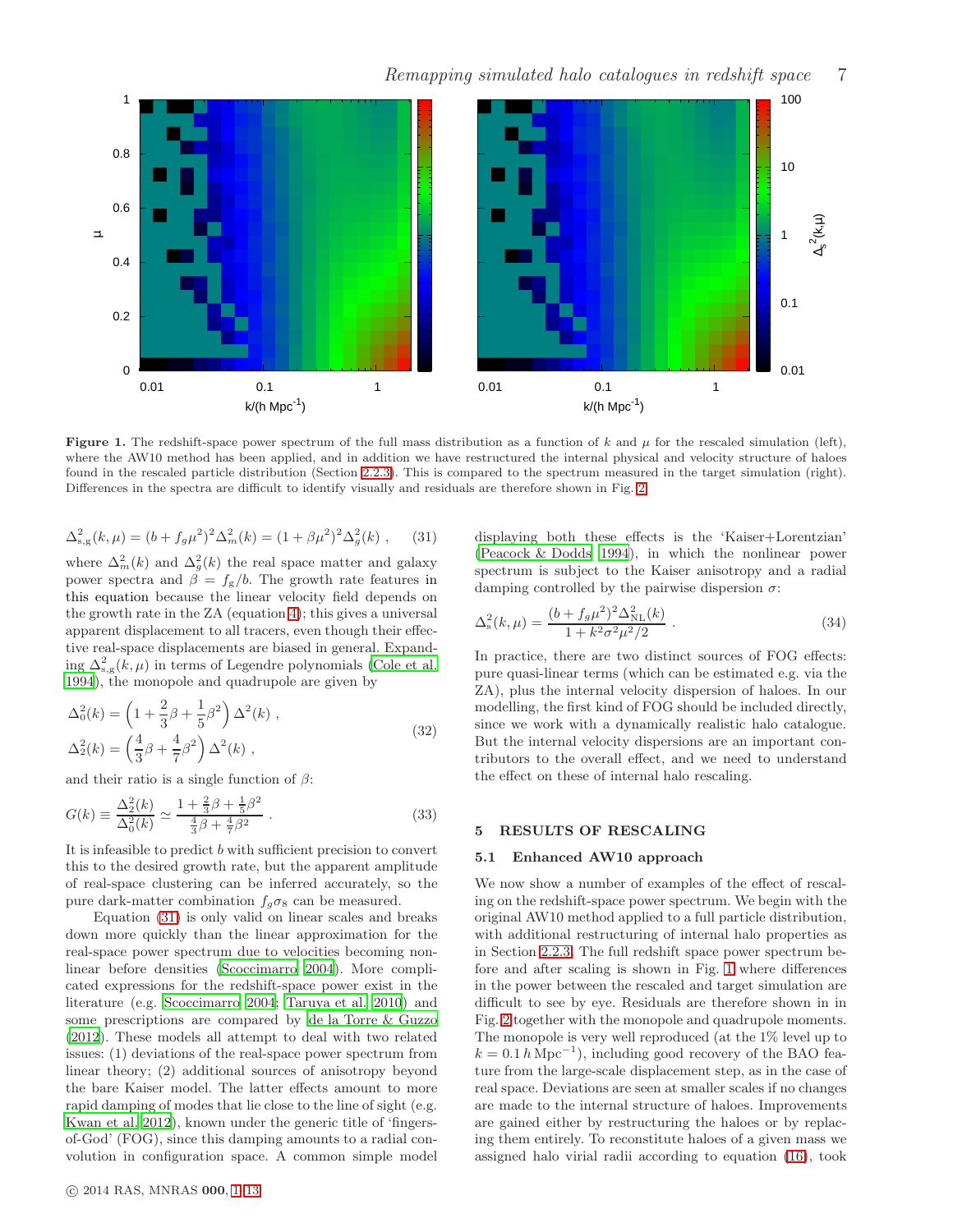<span id="page-7-0"></span>

Figure 2. Redshift-space results for a rescaled particle distribution, using the original AW10 method supplemented by various alterations of halo internal structure. The upper two panels show the monopole (left) and quadrupole (right) power spectra with the arrow showing the non-linear scale. The monopole is accurate to 3% to  $k = 1 h \text{ Mpc}^{-1}$  if the restructuring method is used, including good reproduction of the BAO feature via the displacement field correction. The quadrupole is less well reproduced with errors at the 5% level at large scales, but clearly applying the displacement field step of the method improves the match, and restructuring extends the match to quasi-linear scales ( $k \approx 0.2 h \text{ Mpc}^{-1}$ ). At non-linear scales it is regurgitation that performs better. The lower four panels show the fractional residuals for the full redshift-space power spectrum at each stage of the rescaling process when compared to the target ΛCDM simulation. The middle left panel shows the scaling in redshift and size and the middle right panel shows the addition of the displacement field step. The bottom left panel then shows the effect of removing haloes and regurgitating haloes with theoretical velocity dispersions back into the parent particle distribution; the bottom right panel shows the effect of restructuring haloes. Regurgitation and restructuring haloes perform slightly different in the non-linear portions of redshift space. It is clear from this plot that the good agreement of the restructuring monopole is partially due to cancellations of errors across the full redshift-space plane.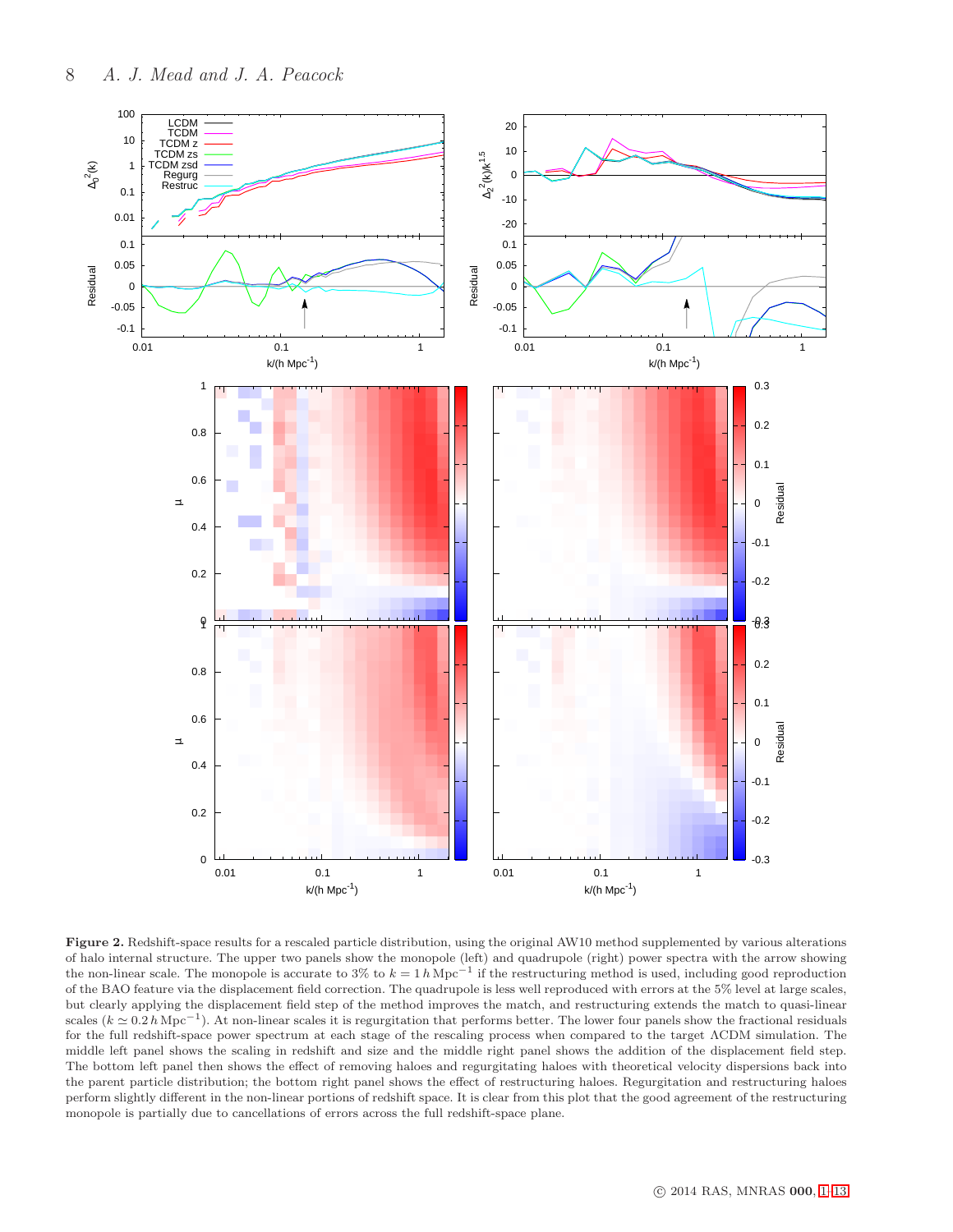concentrations from the [Bullock et al. \(2001](#page-12-3)) relations and assigned Gaussian velocity dispersions from equation [\(19\)](#page-3-1). Haloes were created in an aspherical manner, as described in Section [2,](#page-1-0) although we found that the asphericity mattered very little at the level of the redshift-space power.

In contrast to the case of real space, shown in Fig. 8 of MP14, restructuring haloes performs better than regurgitation when compared in redshift space. Looking at the ratios to the target in the full redshift-space power information, shown in Fig. [2,](#page-7-0) one can see that regurgitation performs better for perpendicular modes that are unaffected by redshift distortions, but that restructuring performs slightly better across all modes, accounting for the slightly better overall prediction for the monopole. The eventual monopole in the restructured case is good to 3% up to  $k = 1 h \text{ Mpc}^{-1}$ , whereas the regurgitated monopole is good to 5%. The quadrupole is noisier and 5% deviations can be seen up to the non-linear scale where the fractional error blows up as the quadrupole changes sign. However, it is still evident that the displacement field step of the method provides a better quadrupole at large scales.

## 5.2 Rescaling halo catalogues

We now turn to the results of rescaling the halo catalogues directly. Fig. [3](#page-9-0) compares the redshift-space power of the rescaled halo distribution to that of the target haloes. As in real space, the original AW10 method fails to handle the BAO feature correctly until haloes are given mass-dependent additional displacements. But the error is smaller in redshift space, because the additional velocity field does not depend on halo mass. The agreement in the monopole power is around 5% for the full halo sample out to  $k = 1 h \text{ Mpc}^{-1}$ , but contains a slant which is shot noise due to the numbers of haloes not being perfectly matched (recall that the mass functions still differ at the 10% level post scaling). Note that although the non-linear scales have not been modified here the match is still reasonable due to the lack of an internal velocity induced FOG in the halo distribution. However, the rescaled quadrupole is significantly less accurate than the monopole, with residuals at the 10% level. Moreover, there is some suggestion of a remaining large-scale residual that correlates with the BAO signal, of amplitude about 5% and there are some large deviations at large scales. Additionally the displacement field step of the method seems to improve matters only marginally.

#### 5.3 Reconstituted haloes

We now show the results of reconstituting haloes by modifying the positions and velocities of the halo particles. It is illuminating to test this aspect of our approach directly in an unscaled simulation (the  $L = 780 h^{-1}$  Mpc  $\Lambda$ CDM simulation discussed in Section [3\)](#page-4-0). We show the redshiftspace monopole, quadrupole and the full 2D redshift-space power spectrum in Fig. [4.](#page-10-1) In both figures we compare results using reconstituted halo particles to the 'exact' results based on the particles from which the halo catalogue was constructed. This tests our assumptions about both the halo internal physical and velocity structure. Haloes were reconstructed with NFW profiles (equation [15\)](#page-2-3) with concentrations from [Bullock et al. \(2001](#page-12-3)) and velocity dispersion was assumed to be Gaussian with a standard deviation given by equation [\(19\)](#page-3-1). The agreement in the monopole is almost perfect (within 1% up to  $k = 1 h \text{ Mpc}^{-1}$ ) if catalogued velocity dispersions are used, but deviations occur when using a theoretically predicted  $\sigma_v$ , which predicts too high a power, suggesting that  $\sigma_v$  is too low and FOG are not strong enough. This can be seen via a direct comparison of predicted and catalogued dispersions, which show the predicted value to be low by a factor of 1.07. According to equation [\(16\)](#page-3-2), such a factor would arise if the virialized overdensity threshold was raised to about  $\Delta_{\rm v} \simeq 300$ . We note that an increased  $\Delta_{\rm v}$  is consistent with spherical model predictions for ΛCDM models (e.g. [Bryan & Norman 1998](#page-12-6)) but is incompatible with our choice of  $b = 0.2$  as a linking length. We have not pursued the possibility of changing  $\Delta_{\rm v}$  as we do not want to introduce free parameters that may have an unknown dependence on cosmology or simulation resolution (e.g. [Power & Knebe 2006;](#page-13-46) [Smith et al. 2014](#page-13-47)).

Finally in Fig. [5](#page-11-0) the redshift-space power of particles in reconstituted haloes is compared to that of particles in haloes in the target cosmology. The agreement is good at linear scales once a biased displacement field has been used. At non-linear scales the agreement is less good if one uses the theoretical dispersion relation in equation [\(19\)](#page-3-1) compared to using a rescaled version of the catalogued halo velocity dispersion; in the later case the eventual agreement for the monopole is impressive and is at the 3% level across all scales shown. Although the quadrupole has a larger error, this still remains within 5% in regions where it is not passing through zero. In 2D redshift space one can see that large fractional errors in the catalogued dispersion case are concentrated at high  $k$  and high  $\mu$ ; these contribute less to the monopole because the full power is damped here and the monopole is a simple average. Using theoretical dispersions perform worse across the entirety of redshift space, even at surprisingly large scales for high  $\mu$ . This plot, combined with the tests in Fig. [4](#page-10-1) gives hope that the theoretical dispersion relation could be modified slightly to produce better results. We have not pursued this here as our aim was to see how far one could get without resorting to tuning additional parameters.

#### 5.4 Recovery of the growth rate

A realistic goal of forthcoming galaxy redshift surveys will be to measure the growth rate of cosmic structure with ∼  $1\%$  accuracy (e.g. *DESI*, *Euclid*). Can such a precision be attained via simulations that have undergone rescaling? Fig. [6](#page-12-7) shows the recovered  $G(k) = \Delta_2^2(k)/\Delta_0^2(k)$  ratio for: the full rescaled particle distribution; the rescaled halo distribution; the distribution of particles in haloes reconstituted from halo catalogues.

At large scales for the case of the full matter distribution all approaches are accurate to around 5% out to  $k = 0.1 h \text{ Mpc}^{-1}$ . If haloes are restructured this accuracy is extended out to  $k = 0.2 h \text{ Mpc}^{-1}$ . For the case of both the haloes and halo particles large deviations are seen at the largest scales which remedy themselves to the 7% level for haloes, and 5% level for halo particles, out to the non-linear scale.

In each plot the linear theory  $G_{lin}$  is shown (equation [33\)](#page-6-3); for the full matter distribution  $G_{lin} \simeq 0.55$ . and for the haloes, we expect  $G_{lin} \simeq 0.37$  or 0.28 for respectively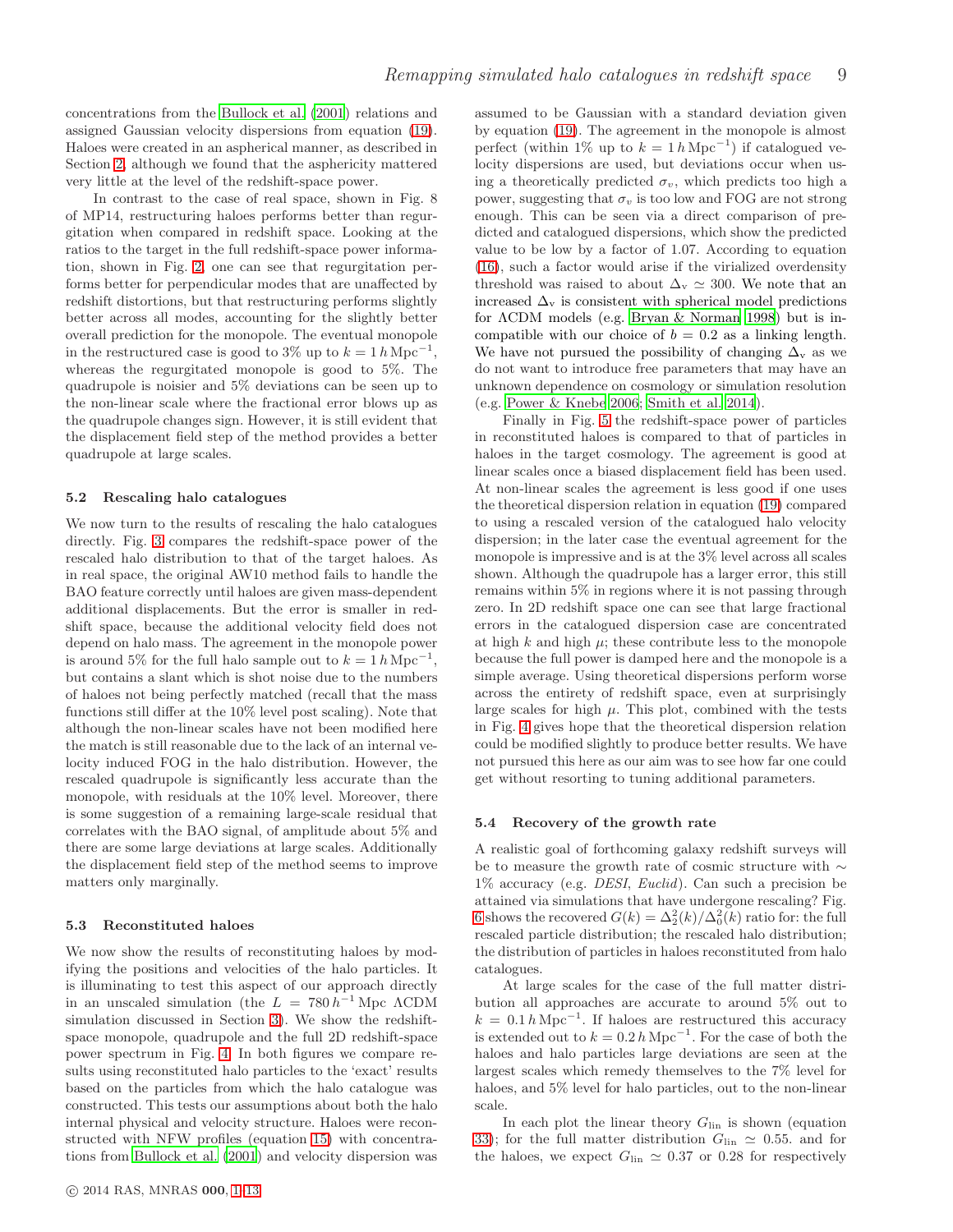<span id="page-9-0"></span>

Figure 3. The upper two panels show the halo redshift-space monopole (left) and quadrupole (right) power at each stage of the scaling with the arrow denoting the non-linear scale. The monopole is recovered at the few % level across all scales, but the match surprisingly degrades somewhat at large scales. As in MP14 applying a biased displacement field (zsd) to haloes outperforms the original AW10 method (AW10). The slant is shot noise due to differing halo numbers, which arises due to the slightly imperfect match for the halo mass function. The quadrupole is only recovered at the 10% level and contains large residuals that are only very slightly remedied by the displacement field correction. The lower panels show the fractional residuals of the 2D redshift-space power spectrum of the original to target simulations after scaling in box size and redshift (bottom left; equivalent to zs curve) and after additionally applying a biased displacement field correction, and a velocity field correction, to halo positions (bottom right; equivalent to zsd curve). The match is improved by applying the displacement and velocity field correction in the final stage of the method. The match is reasonable at small scales because there are no strongly non-linear FOG effects in the halo distribution.

the equal-weighted and mass-weighted cases (taking into account the effective bias discussed in Section [2\)](#page-1-0). Fig. [6](#page-12-7) indicates that the rescaled simulations are consistent with these growth rates but that large deviations are seen around the box scale, although in the case of haloes a simulation containing larger scales (thus more linear modes) would help to support this conclusion.

At smaller scales, the results are most satisfactory in the case of the halo distribution, where the error in the quadrupole-to-monopole ratio is relatively flat, at typically around 4%. There are occasional spikes to higher values, but these are unlikely to disrupt the recovery of the growth rate at this typical error rate. Conversely, the results for the overall mass are less impressive, with errors exceeding 5% for a broad band of wavenumbers beyond the nonlinear scale. Fortunately, this case is not of practical interest, whereas we are most concerned with particles in haloes as a simple proxy for a galaxy catalogue. Here, the last panel in Fig. [6](#page-12-7) shows that usefully precise results to wavelengths large enough to extract most of the cosmological information  $(k \simeq 0.3 h \text{ Mpc}^{-1})$  would require improved treatment of the internal halo velocity dispersion, with the rescaled values and pure theoretical values bracketing the truth.

In a practical survey analysis one could marginalize over velocity dispersion nuisance parameters, but this would diminish the statistical power of the high- $k$  data. Some encouragement comes from the fact that the non-linear portion of  $G(k)$  for haloes is particularly well matched, which is related to the fact that they lack a strongly non-linear FOG. It is plausible that future surveys may attempt to target only halo central galaxies in order to mitigate the effect of FOG in this way, or to use other weighting schemes (e.g. [Seljak et al. 2009](#page-13-48)).

In any case, the example illustrated here undoubtedly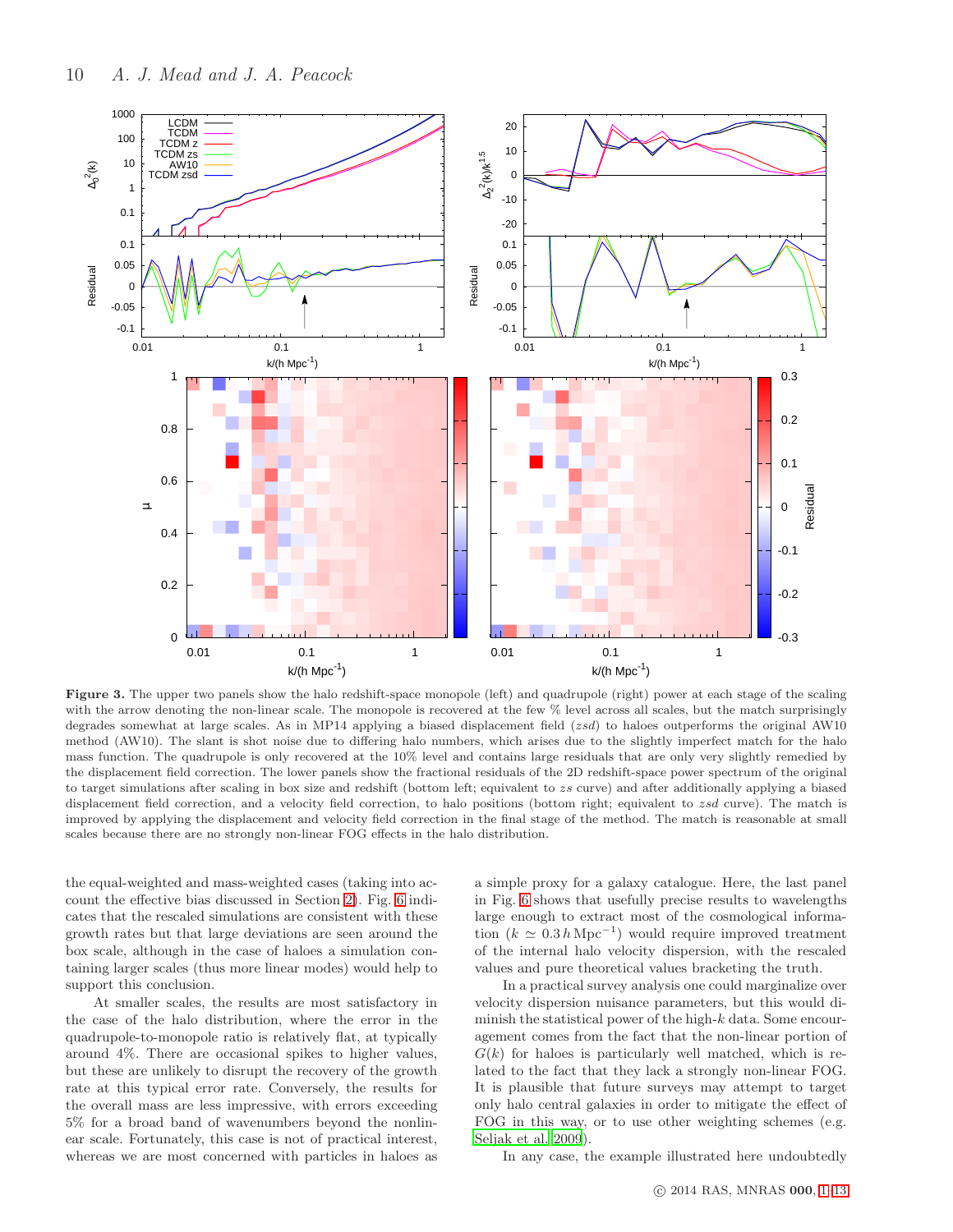<span id="page-10-1"></span>

Figure 4. A comparison of the power spectra of particles in haloes reconstituted from a halo catalogue, compared to the original simulation particles in the haloes. The upper panels show the monopole (left) and quadrupole (right) power while the lower two panels show the fractional residuals for the full redshift-space power spectrum as function of  $k$  and  $\mu$  in the case when haloes are assigned velocity dispersions using equation [\(19;](#page-3-1) left; equivalent to 'theory' curve above) as compared with the measured velocity dispersions (right; equivalent to 'catalogue' curve above). The error in the quadrupole blows up around  $k = 0.1 h\,\mathrm{Mpc}^{-1}$  where the quadrupole power changes sign. Using the catalogued value of the dispersions produces more accurate results, with the reconstituted monopole being almost perfectly reproduced (within  $\simeq 1\%)$  up to  $k = 1 h \text{ Mpc}^{-1}$ . The lower panels show that the error from using the predicted dispersion differs across redshift space and extends to larger scales than that from using the catalogued dispersions. The monopole from using catalogued dispersions is recovered well because errors here are concentrated in the high- $\mu$ -high- $k$  region of the plane where the absolute magnitude of the power is low due to FOG. This means that the monopole is relatively unaffected but this is less true of the quadrupole, which differences in  $\mu$ . The match is perfect at large scales in all cases because the haloes are placed perfectly accurately by construction.

makes greater demands on the method than would be encountered in most practical applications, where the range of parameter space to be spanned would consist of models that are closer to ΛCDM. The above errors would undoubtedly decline in proportion to the distance between models in parameter space. This in itself could create new problems: if the degree of rescaling is very small, then there will be little chance of finding an output at an input redshift z suitable to match a desired target  $z'$ . Instead, we may have to accept that the original simulation defines a grid in  $z'$ for the target cosmology, over which we have no choice. But provided the outputs are reasonably well spaced, this need not be a problem: construction of a light-cone mock galaxy sample from HOD galaxies populating the snapshots would proceed in much the same way, independent of the exact set of z ′ values.

# <span id="page-10-0"></span>6 SUMMARY AND CONCLUSIONS

In this paper we have considered the rescaling of simulated dark-matter haloes in order to create catalogues of haloes that are characteristic of an altered cosmological model, focusing on the behavior of the method in redshift space. This extends our previous work in real space (Mead & Peacock 2014; MP14), which was based on the original proposal of Angulo & White (2010; AW10). MP14 demonstrated that rescaling of simulations could be made to work in real space directly from halo catalogues, without needing to manipu-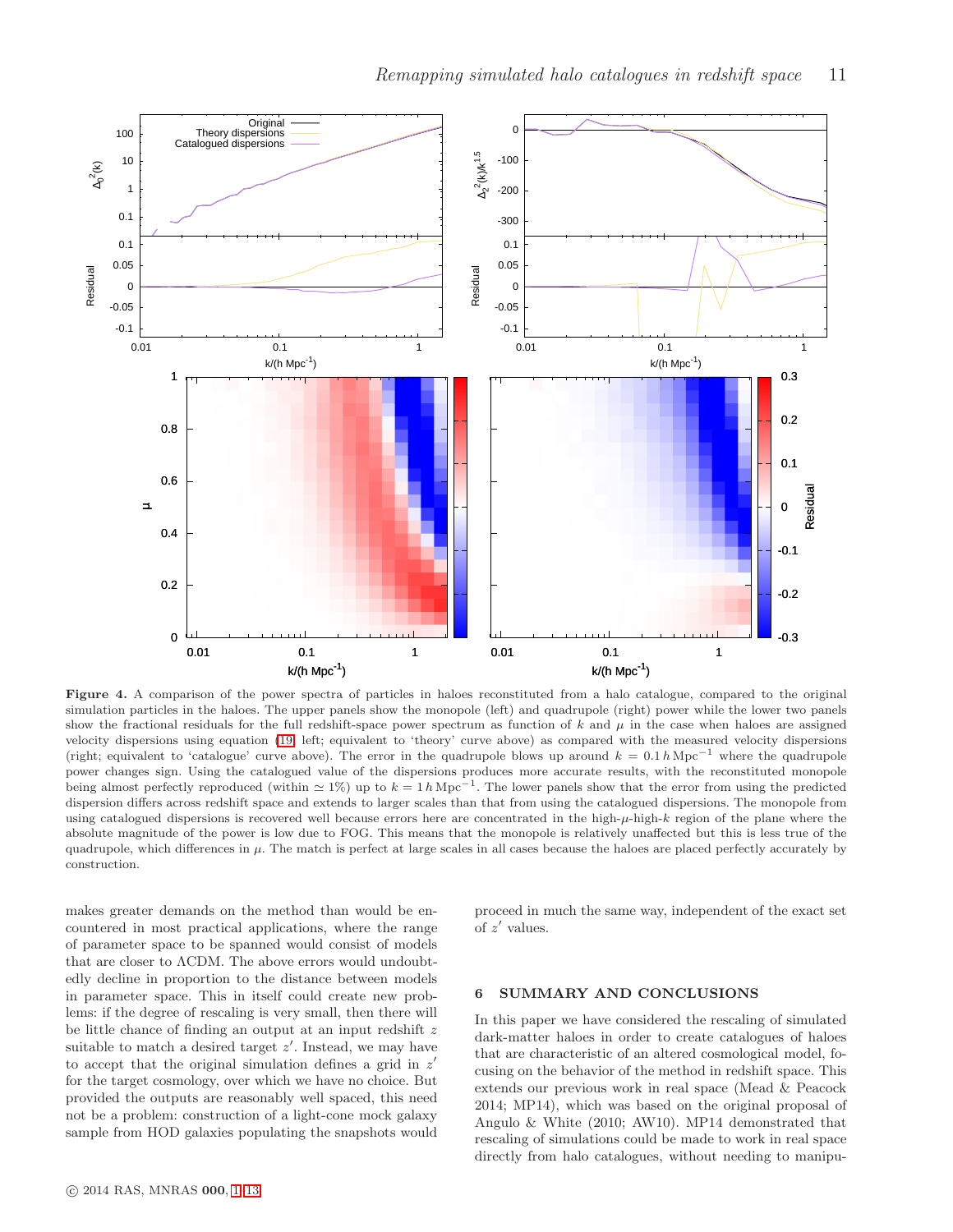<span id="page-11-0"></span>

Figure 5. The upper two panels show the monopole (left) and quadrupole (right) power spectra of particles in reconstituted haloes compared to particles in haloes in the target simulation. If the original AW10 method is used (AW10) and haloes are reconstituted with catalogued halo velocity dispersions a large residual BAO feature is seen up to the non-linear scale (arrow), which is removed if a biased displacement field is used as in the other two curves. In these two cases better results are obtained for the monopole and quadrupole if rescaled catalogued dispersions are used (catalogue) compared to theoretical dispersions (theory). However, the quadrupole is relatively insensitive to the method used in the scaling and shows a larger error which remains at the 5% level on linear scales. The fractional residuals of the full redshift-space power spectrum is shown in the lower two panels from using biased displacements together with theoretical velocity dispersions (left, equivalent to 'theory' curves above) and rescaled catalogued dispersions (right, equivalent to 'catalogue' curves above). Errors in the catalogued case are concentrated at high  $k$  and high  $\mu$ , where there is less overall power, resulting in a better recovery of the monopole and quadrupole.

late the full particle data. In addition to the resulting advantage in speed and storage, this approach also allows improvements over AW10 in terms of the dependence of bias on halo mass and the small-scale clustering, which is affected by internal changes to halo structure.

For these reasons, it is clearly of interest to see if the MP14 approach also works acceptably in redshift space, allowing it to be used as the basis for a complete approach to the construction of simulated surveys. We have therefore carried out the extreme test of rescaling a halo catalogue generated from a matter-only  $\tau$ CDM simulation into that of a more standard ΛCDM model. In redshift space the MP14 method works well at the level of the monopole, as in the original AW10 case. For the full particle distribution the redshift-space monopole was recovered at the 2% level up to  $k = 0.1 h \text{ Mpc}^{-1}$  and to 3% to smaller scales if halo internal properties are also manipulated. Rescaling also worked well when applied to haloes in redshift space, although the improvements gained from using a biased displacement field are less marked because redshift space mixes in the unbiased velocity field. The monopole agrees at the few % level out to  $k = 1 h \text{ Mpc}^{-1}$ , although the numerical results show some deviations at the very largest scales investigated and the origin of these is not known. For reconstituted haloes, the monopole power spectrum was recovered at the 1% level up to  $k = 0.1 h \text{ Mpc}^{-1}$  if a biased displacement field is used and the agreement is at the 3% level up to  $k = 1 h \text{ Mpc}^{-1}$  if catalogued dispersions are also rescaled.

The quadrupole to monopole ratio,  $G(k)$ , is of especial interest because it can be used in the linear regime to infer the growth rate of cosmic structure. We found that this could be recovered at the typical level of around 5% for haloes themselves, even out to wavenumbers as high as  $k = 1 h \text{ Mpc}^{-1}$ . This is most encouraging given how far our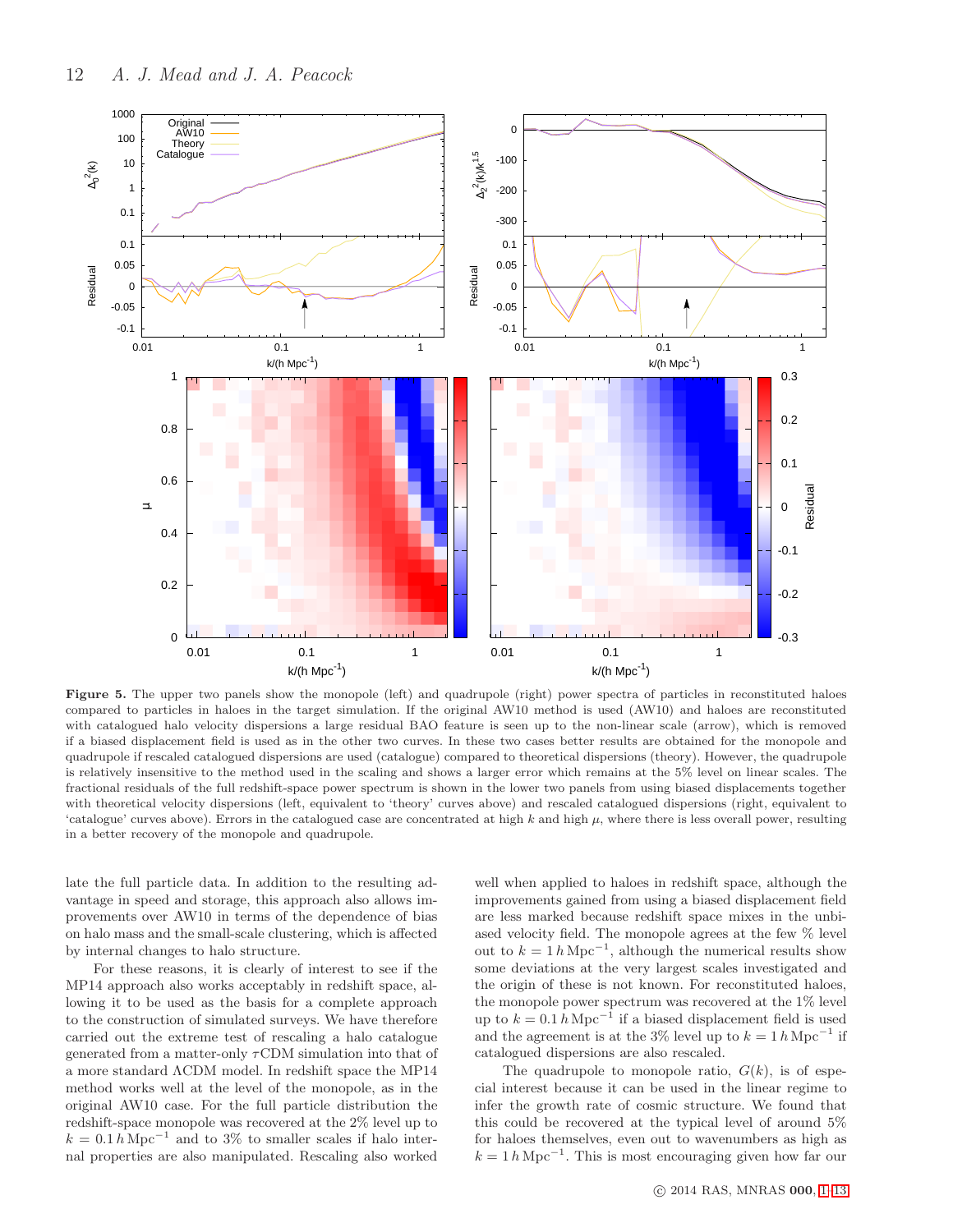<span id="page-12-7"></span>

**Figure 6.** The value of  $G(k) = \Delta_2^2(k)/\Delta_0^2(k)$  recovered from the simulations before and after scaling. In each case the non-linear scale is shown with an arrow. The top left panel shows the case of the full particle distribution where methods of regurgitation and restructuring have been used to alter halo interiors. Here the residual difference is small across the full range of scales, and is at the 5% level on linear scales, with the non-linear tail being reproduced at the 5% level by all methods, in the region where the quadrupole is not passing through zero. The full range of scales is best matched by the restructuring method. The top right panel shows the case of haloes themselves, whereas the bottom panel shows the case of reconstituted halo particles with both theoretical and catalogued velocity dispersions used in the reconstitution, in both cases a comparison is made with the original AW10 method, which performs well here because the residual BAO is effectively divided out and with it the error due to a slightly incorrect  $b(M)$  relation. For haloes the value of  $G(k)$  is reproduced at the 10% level across all scales and when the halo particles are considered the match is at the 5% level when the quadrupole is not passing through zero and the non-linear tail is fairly well recovered in this case.

input  $\tau$ CDM model is from anything close to  $\Lambda$ CDM, and it suggests that the required 1% precision should readily be obtained for models that are allowed by existing cosmological constraints.

But for particles in haloes (an example of a galaxy HOD, albeit an unrealistic one), the high-k precision in  $G(k)$ is considerably poorer, reflecting the difficulty in achieving an appropriate level for the internal halo velocity dispersions using simple scaling recipes. Again this problem will diminish (at least in the case of rescaling 'observed' dispersions) as the input model approaches closer to the target. There are several routes by which the modelling of the halo-particle power spectrum may be improved – either via more sophisticated dynamical modelling of the halo velocity dispersion, or via weighting schemes that suppress this component of the FOG. We therefore see the current results as giving encouragement that halo rescaling will be a practically useful modelling method in the era when data on redshift-space distortions reaches the 1% level.

## ACKNOWLEDGEMENTS

AJM acknowledges the support of an STFC studentship and support from the European Research Council under the EC FP7 grant number 240185.

## REFERENCES

- <span id="page-12-0"></span>Anderson L. et al., 2014, MNRAS, 439, 83
- <span id="page-12-1"></span>Angulo R. E., White S. D. M., 2010, MNRAS, 405, 143
- <span id="page-12-6"></span>Bryan G. L., Norman M. L., 1998, ApJ, 495, 80
- <span id="page-12-3"></span>Bullock J. S., Kolatt T. S., Sigad Y., Somerville R. S., Kravtsov A. V., Klypin A. A., Primack J. R., Dekel A., 2001, MNRAS, 321, 559
- <span id="page-12-5"></span>Cole S., Fisher K. B., Weinberg D. H., 1994, MNRAS, 267, 785
- <span id="page-12-2"></span>Cooray A., Sheth R., 2002, Physics Reports, 372, 1
- <span id="page-12-4"></span>Davis M., Efstathiou G., Frenk C. S., White S. D. M., 1985, ApJ, 292, 371